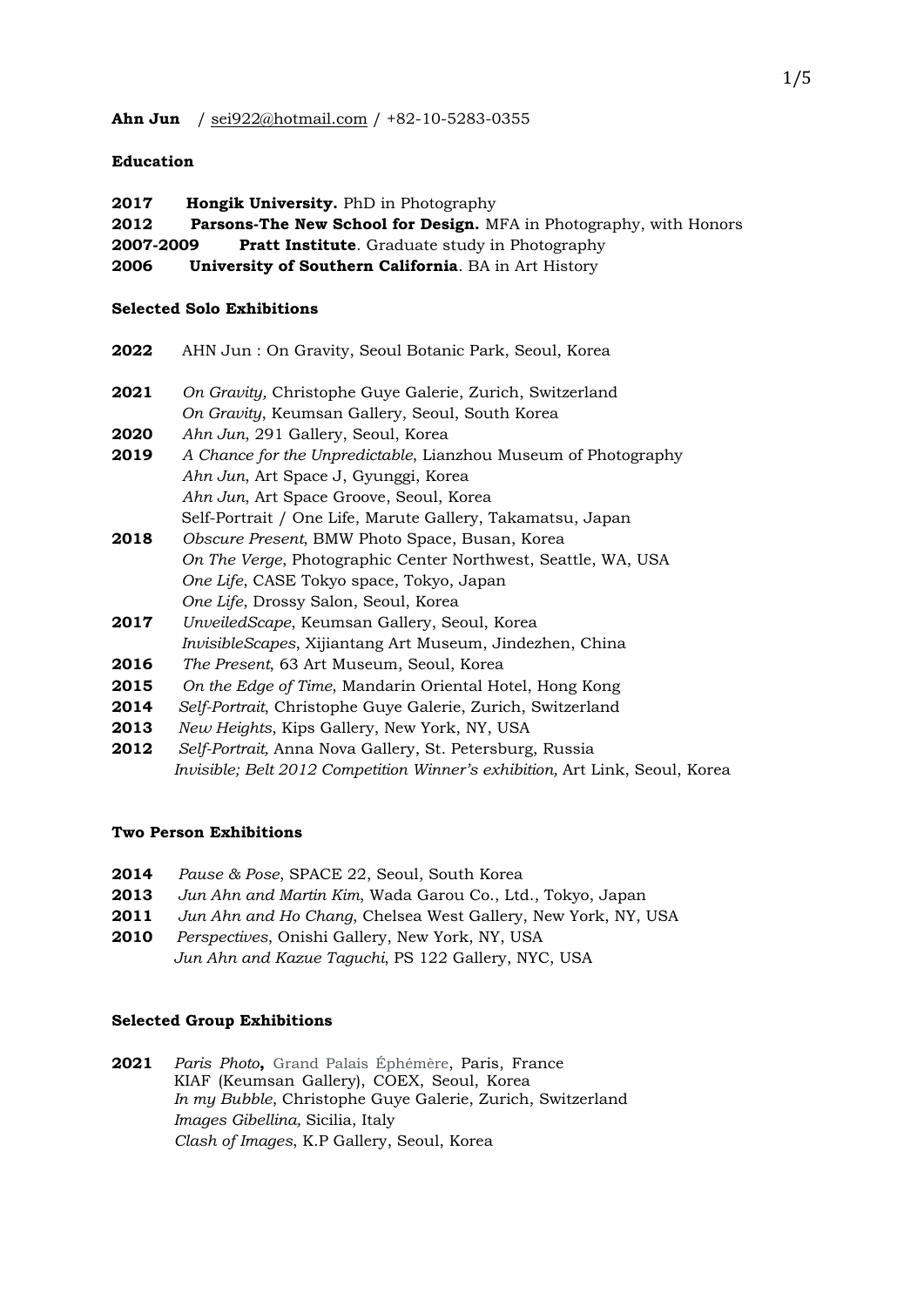BAMA: Keumsan Gallery, Seoul, Korea

- **2020** *Star+*, Samjung Gallery, Busan, Korea *Busan in my mind*, Keumsan Gallery, Seoul, Korea 화랑미술제, Seoul, Korea
- **2019** *Paris Photo*, Paris, France (selected Exhibition Highlight) *Photo Phenom Penh 2019*, Phenom Penh, Cambodia Photo Fairs Shanghai 2019, Shanghai, China Photobook Exhibition : The Athens Photography Festival, Benaki Museum, Greece *KIAF : Kips Gallery*, COEX, Seoul, South Korea *The Memory of Space*, Kimchungup Architecture Museum, Anyang, Korea *Studying Sensation*, Soda Museum, HwaSung, South Korea *Haute Photography* ; Case Publishing, Rotterdam, Netherland Print, Photography and Present (Art Asia), COEX, Seoul, South Korea
- **2018** *Space; Crashes in Street Life*, Triennial of Photography Hamburg *Festival Images Vevey*, Vevey, Switzerland *Entity of Spatial Existence* : SIPF 2018, Gillman Barracks, Blk 7, Singapore *Body Politics*, Kana Kawanishi Gallery, Tokyo, Japan *In Print Out of Print*, The Reference, Seoul, Korea
- **2017** *If Art Can Start A New Again*, Lishui International Photography Festival, China Asia Woman Artists, Jeonbok Museum of Art, Korea *Judgment Reservation*, BEXCO, Busan, Korea
- **2016** *Ich*, Schirn Kunsthalle, Frankfurt, Germany *Photography*, Phillips London, UK Secret Garden, Seoul Museum, Seoul, Korea

Me in the Photography, Daegu Photo Biennale Special Exhibition, Daegu, Korea International Young Artist's Exhibition, BongSan Cultural Center, Daegu, Korea Dream and Routine, YangPyung State Museum, Korea

- **2015** *As Far as the Mind Can See*, exd' 15 -Picadeiro Real Do Museu Nacioal Dos Choches, Lisboa, Portugal -Palacio Dos Correios, Porto *Camera Work*, The Sheila C. Johnson Design Center (Parsons), New York, NY USA Photo London, Somerset House, London, UK *Portfolios*, Hanmi Photography Museum, Seoul, Korea
- **2014** *Epilogue*, Total Museum of Contemporary Art, Seoul, Korea Hyper-Active, Parsons Design Center, Shanghai, China *Double Mirror*, American University Museum, Washington DC, USA NAS 2014, Namu Modern and Contemporary Gallery, Seoul, Korea
- **2013** *Space Invaders,* Space K, Daegu, Korea *Same Figure, Different Dreams*, Korea University Museum, Seoul, Korea *Contemporary Art of South Korea*, Tjibaou Culture Center, Noumea, New Caledonia *The Youth Code*, Christophe Guye Galerie, Zurich, Switzerland *Ulsan International Photography Festival*, Ulsan Cultural Arts Center, Ulsan, Korea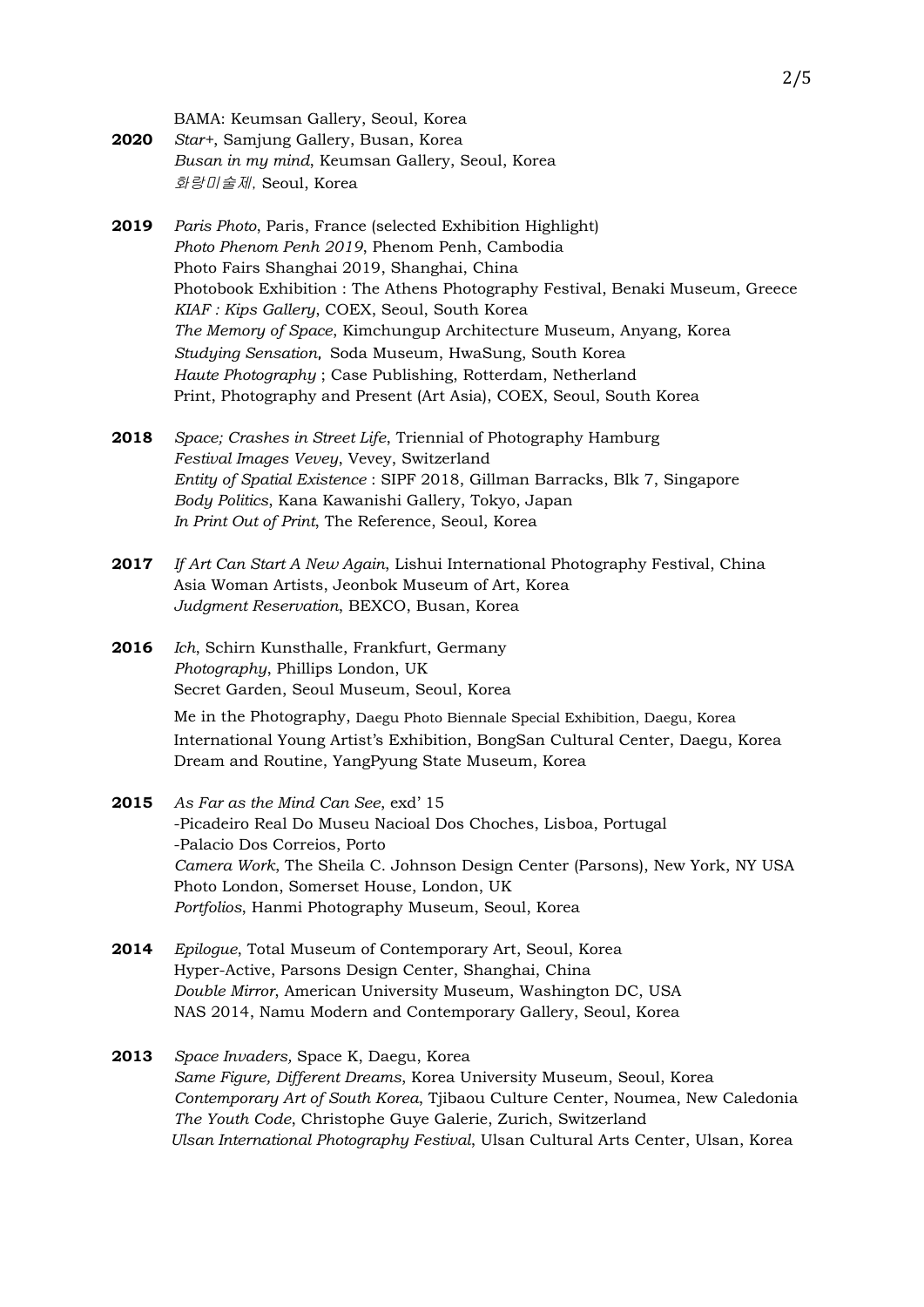*Wonder Works*, Cat Street Gallery, Hong Kong …ing, Keumsan Gallery, Seoul, South Korea

- **2012** *Rookie Photo Festival*, Hongik University Museum, Seoul, Korea  *Beyond Bridge*, Bridge Gallery, Seoul, Korea *Pride of Place*, YeoSu International Art Festival, Yeosu, Korea *The Unfamiliarity*, Cais Gallery, Hong Kong  *A Vision Across Boundaries*, VT Art Salon, Taipei, Taiwan *GwangHwaMoon International Art Festival*, Main Exhibition Hall 1 Sejong Center for the Porforming Arts, Seoul, Korea *The Unfamiliarity*, Cais Gallery, Seoul, Korea  *The Private City*, Keumsan Gallery, Seoul, Korea *Hong Kong in my Mind*, AHAF Special Exhibition, Mandarin Oriental, HK  *Hong Kong in my Mind*, Keumsan Gallery, Seoul, Korea
- **2011** *Photo Review* (Special Exhibition2; part of Seoul Photo Festival) Seoul Museum of Art, Seoul, Korea  *Contemporary Interpretations of Beauty in the Museum*, Education Center The State Hermitage Museum, Saint Petersburg, Russia  *Parsons Festival*, New York, NY, USA *Aliosha Gorskok* (Traveling show) -Petrozavodsk City Exhibition Hall, Petrozavodsk, Russia -Lenin Street, 58a, Part of the "White Nights Festival", Perm, Russia
- **2010** *States of Flux*, Aperture Gallery, NYC, USA *Aliosha Gorskok*, Thomas Werner Gallery, New York, NY, USA *The Fade*, Paper Mill Gallery, Sydney, Australia  *Aliosha Gorskok* , Krasnoyarsk Museum Center, Russia
- **2009** *Reflections*, Fitton Center of Creative Art, Hamilton, OH, USA *Some Place Like Home*, Dan Cooney Gallery, New York, NY USA *Global Identity: Through Our Eyes*, UN Plaza German Consulate, New York, NY, USA
- **2008** *Inflating*, Aswoon Gallery, Brooklyn DUMBO, NY, USA *Preeminent Origins*, Lucky Gallery, Brooklyn, NY, USA

### **Monograph**

**2018** *One Life*, CASE publishing, Japan *Self-Portrait*, Akaaka, Japan

### **Bibliography**

**2019** *Body* (written by Nathalie Herschdorfer), p. Thames Hudson, UK Book of Images (written by Stepheno Stoll), p. UK